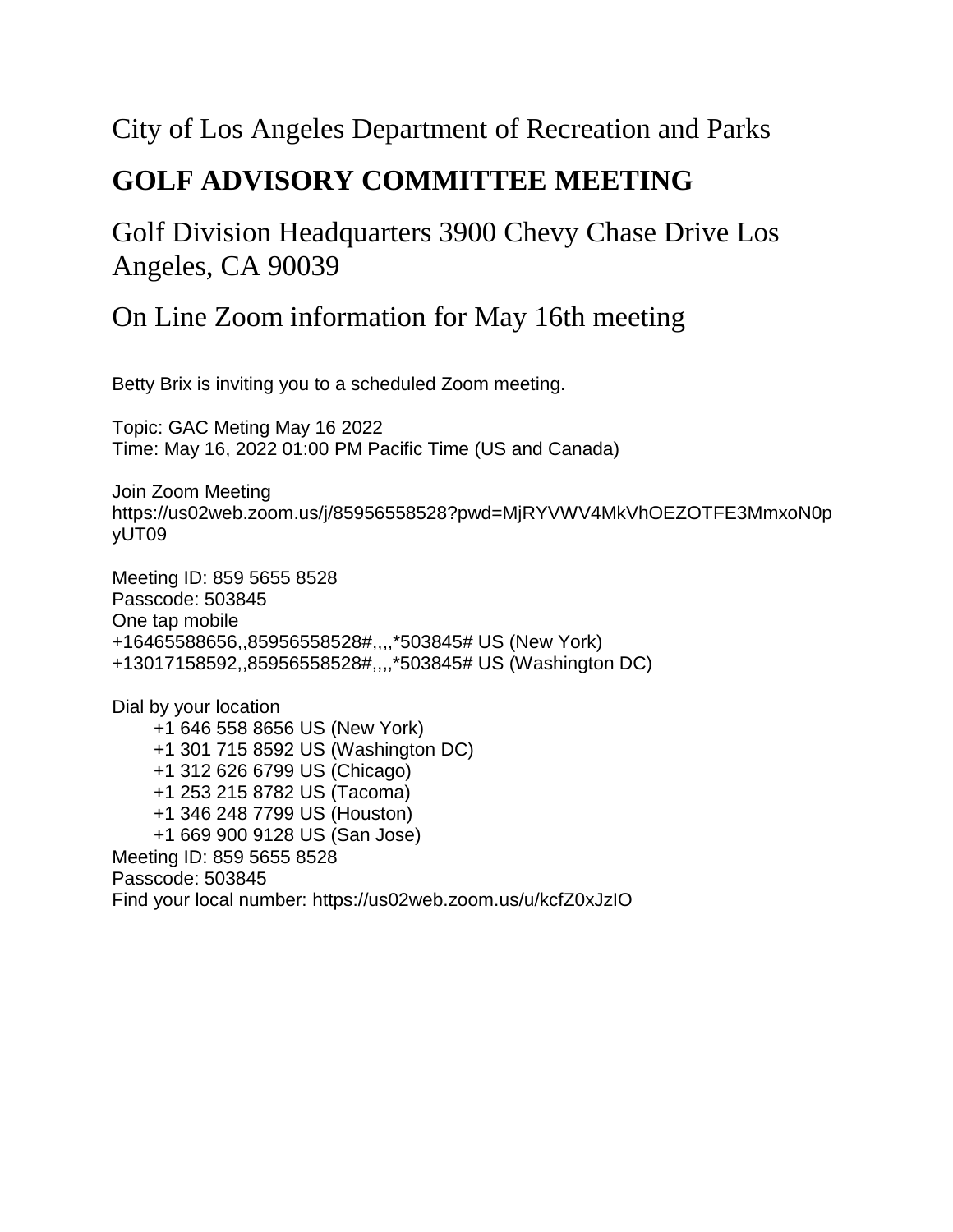### **MONDAY MAY 16, 2021 AT 1:00PM GOLF ADVISORY COMMITTEE MEMBERS**

Betty Brix (Rep), Chair, Marian Niles (Alt) - Penmar Marcy Valley (Rep) Vice Chair, Robert Shapiro (Alt) - Rancho Park

Virgil Budhu (Rep), Anne Matthews (Alt) - Sepulveda Steve Bloom (Rep), Tanna Barker (Alt) - Griffith Park Kelly Chase (Rep), Rob Garcia (Alt) - Woodley Lakes Open position - Hansen Dam Jim Dover (Rep, Louis Ruiz (Alt) - Roosevelt Rosemary Menard (Rep), Michael Giglia (Alt) - Harbor Park Thor Tandberg - At Large LA City Club (Rep) Patrick MacFarlane (Rep) - At Large golfing public Debbie Meymarian (Rep) - At Large golfing public Kevin Fitzgerald (Rep) Secretary - SCGA Anthony Leone (Rep) - SCPGA Foundation Vicky Lagos (Rep) - Commissioner of the CIF City Section Azucena Maldonado (Rep) - Founder of Latina Golfers Association James An (Rep) - President of the Korean American Federation of LA Brady Riggs (Rep) - LA City Golf **Instructor** 

Kevin Gigax (Rep) - SCGA Junior

## **AGENDA**

# **1. PUBLIC COMMENTS**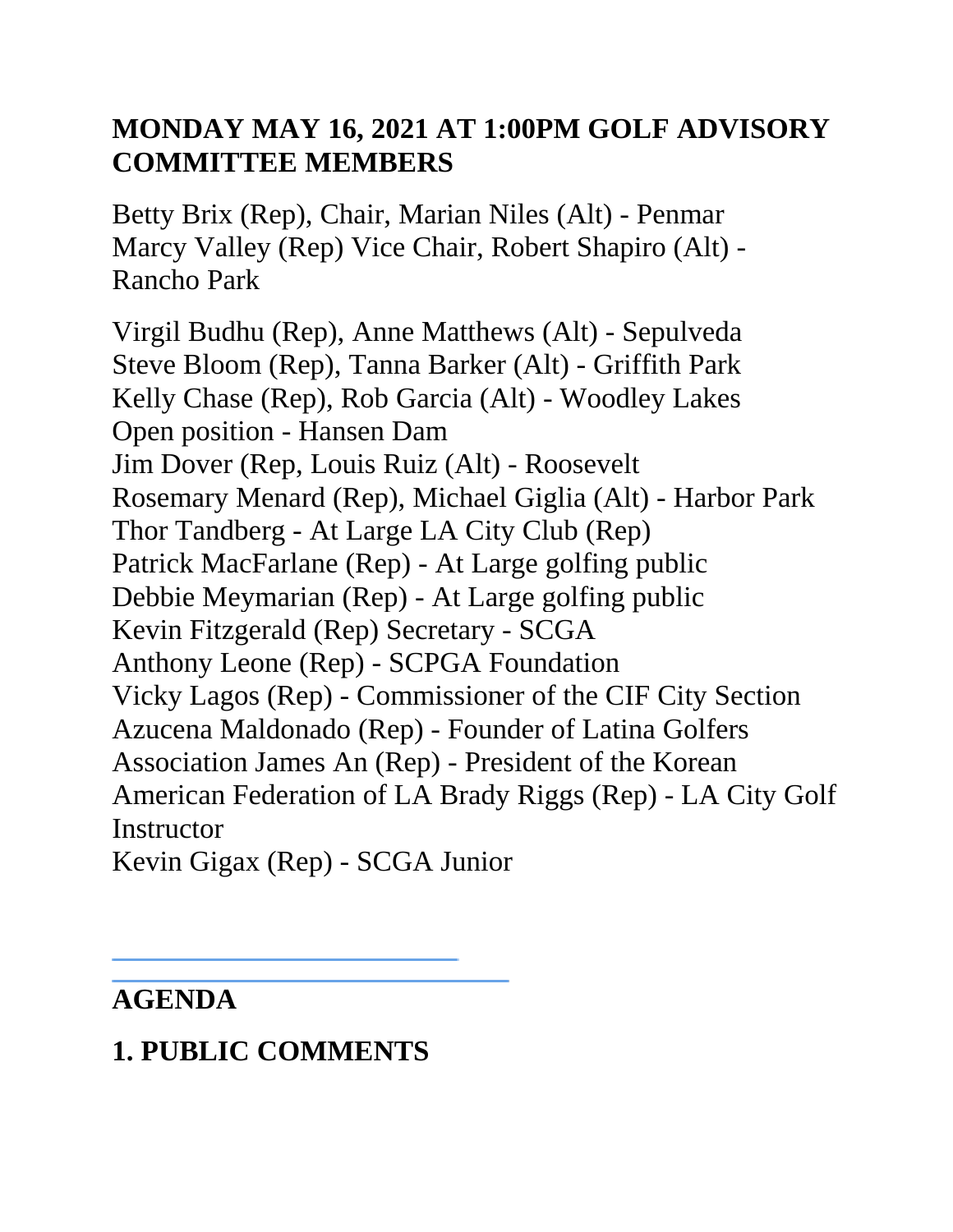Public comments are limited to a total of 5 minutes. Any comments requiring a response will be referred to staff for a report at a subsequent meeting.

# **APPROVAL OF MINUTES**

A. Request members to approve the March 14, 2022 meeting minutes.

# **DEPARTMENT REPORTS**

A. GOLF MANAGER REPORT - Rick Reinschmidt Update on current and future Golf projects and activity. Results from LA City Tournaments

B. GOLF CONCESSIONS REPORT - Concessions Dept. Update of status on current and future Golf Concessions

# **SUB COMMITTEE REPORTS**

A. FEES AND CHARGES - Thor Tandberg B. POLICIES AND PROCEDURES - Jim Dover C. CAPITAL IMPROVEMENT FUND - Kevin Fitzgerald D. AD HOC CAPITAL IMPROVEMENT - Kevin Fitzgerald E. AD HOC WOMEN'S GOLF - Marcy Valley

ADMINSTRATIVE MATTERS A. AB 361 - Virtual meetings

## **UNFINISHED BUSINESS**

A. Effects of Coronavirus on Golf

## **NEW BUSINESS**